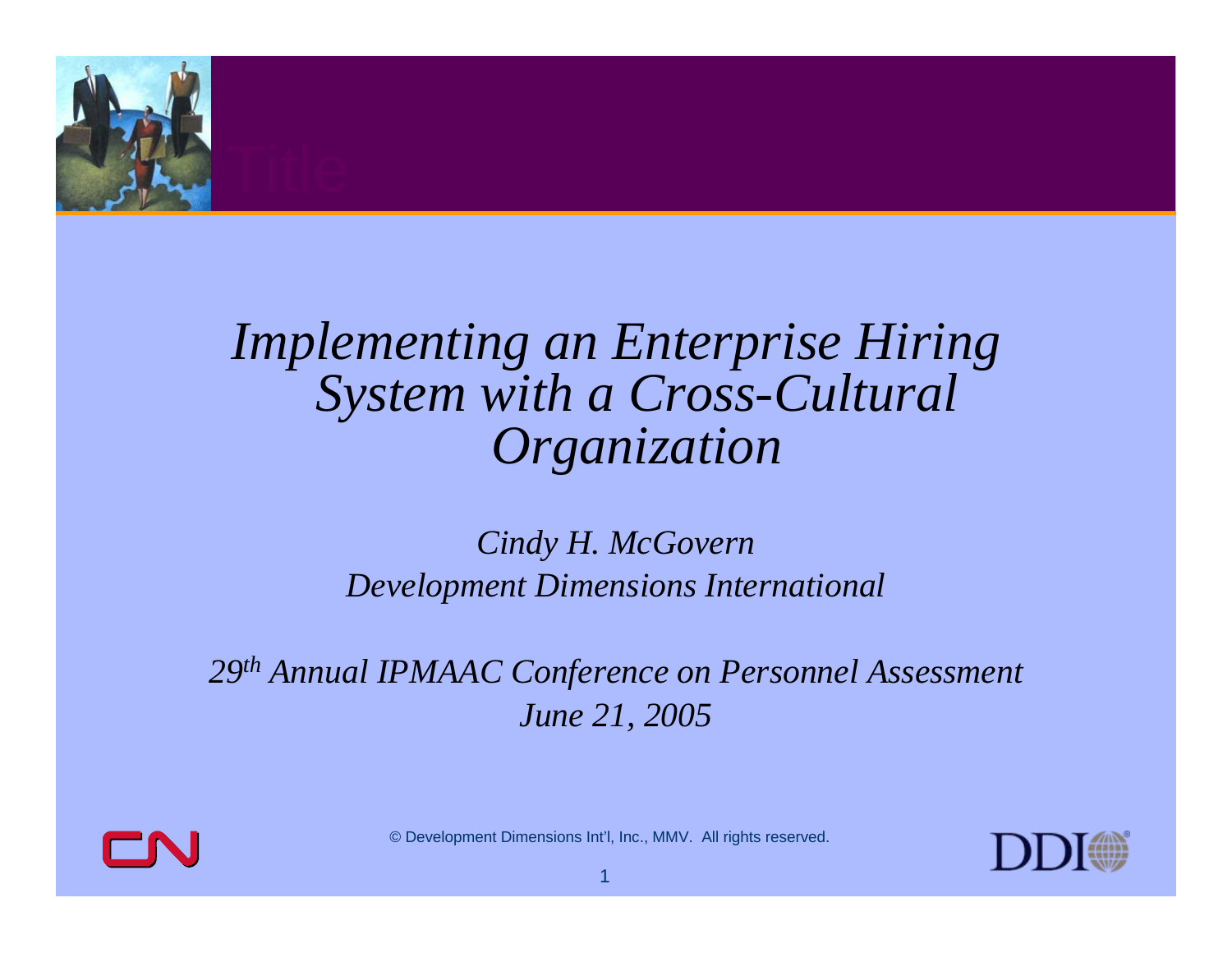

- Massive recruitment effort to meet forecasted hiring needs and hire the best people
- Management of many openings throughout North America in single system
- 2 countries -- 2 languages
- Legal defensibility; Union acceptance

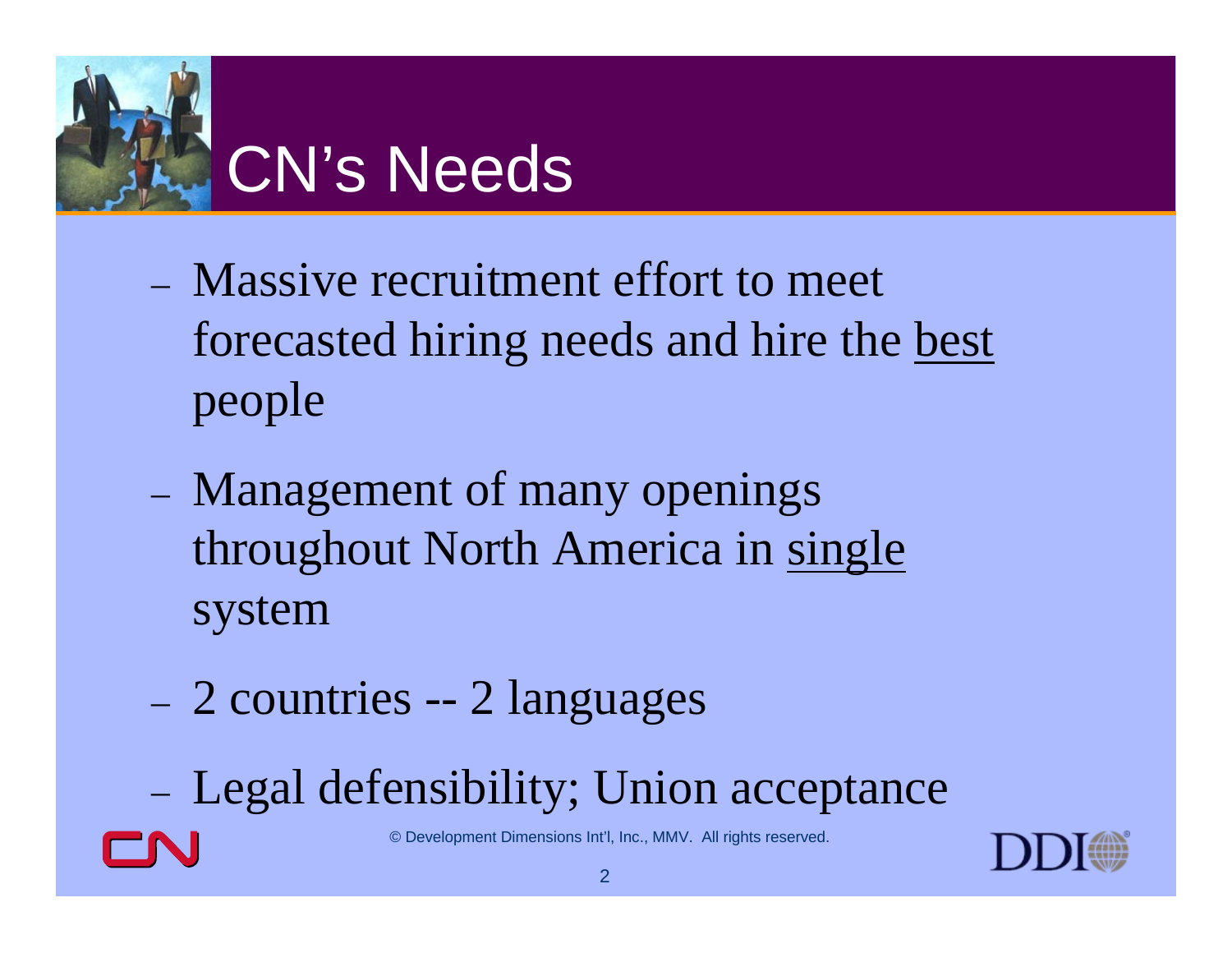### Solution Must Contain…

- Job Posting Management
- Applicant Intake
- Applicant Management
- Speed to Hire
- Fulfill EEO, Equity, and Union Expectations
- Easily Managed by CN personnel not outsourced
- Dual languages



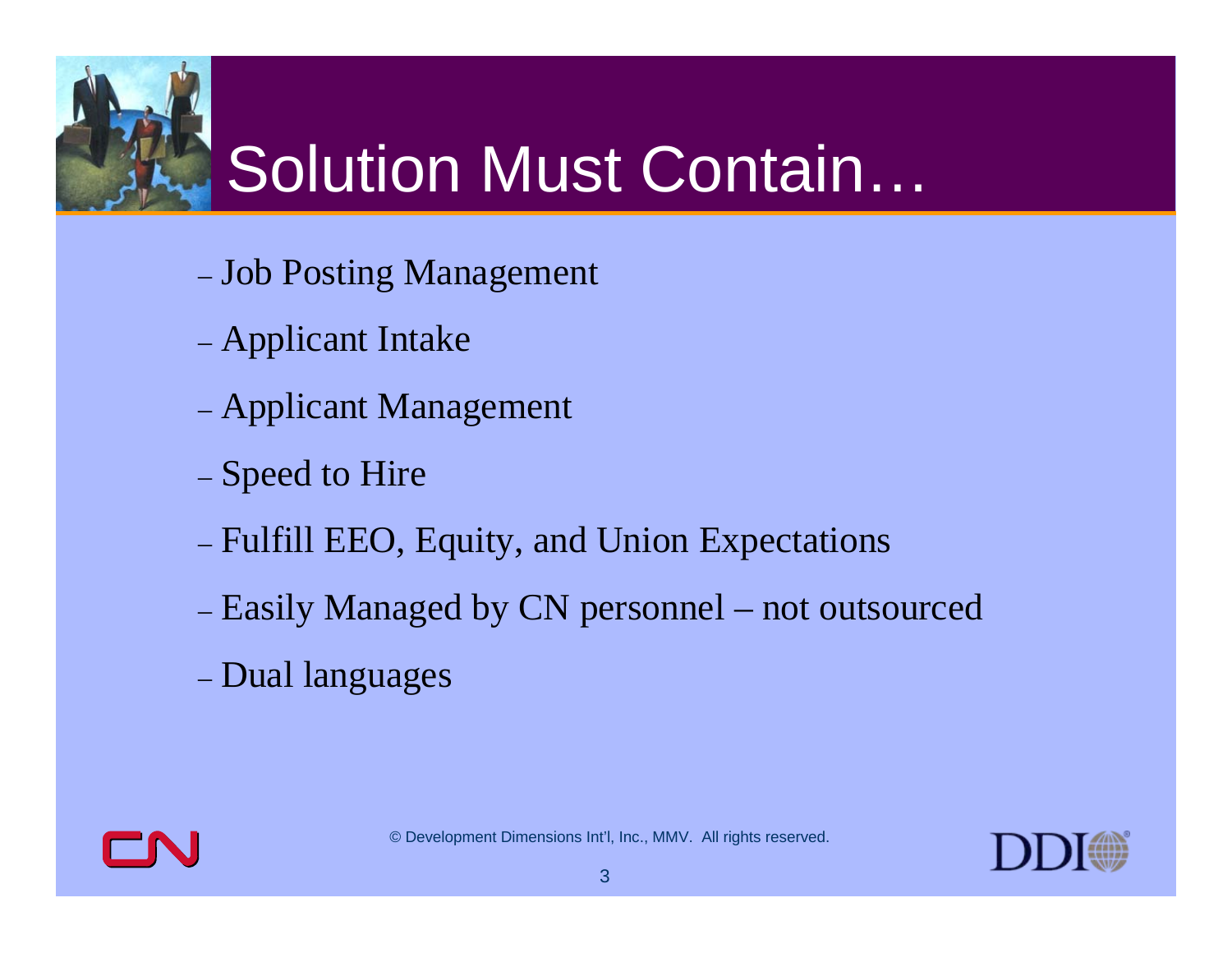

### Enterprise Hiring System

#### A T T R A C T I N G

- Client Web Site
- Job Posting Site
- Motivational Fit

#### Q U A L I F Y I N G

- Education, Skill, Experience
- Competency based questions
- Resume

#### **TESTING**

- Career Batteries
- Three types of questions

#### A S S E S S I N G

- Simulations / Role-plays (2 families)
- Targeted Selection ® Interviews
- Background Checking

#### S E L E C T I N G

• Onboarding

**DECISION POINT**

#### **BECISION POINT**

#### **DECISION POINT**

#### **BECISION POINT**

#### **JOB OFFER**



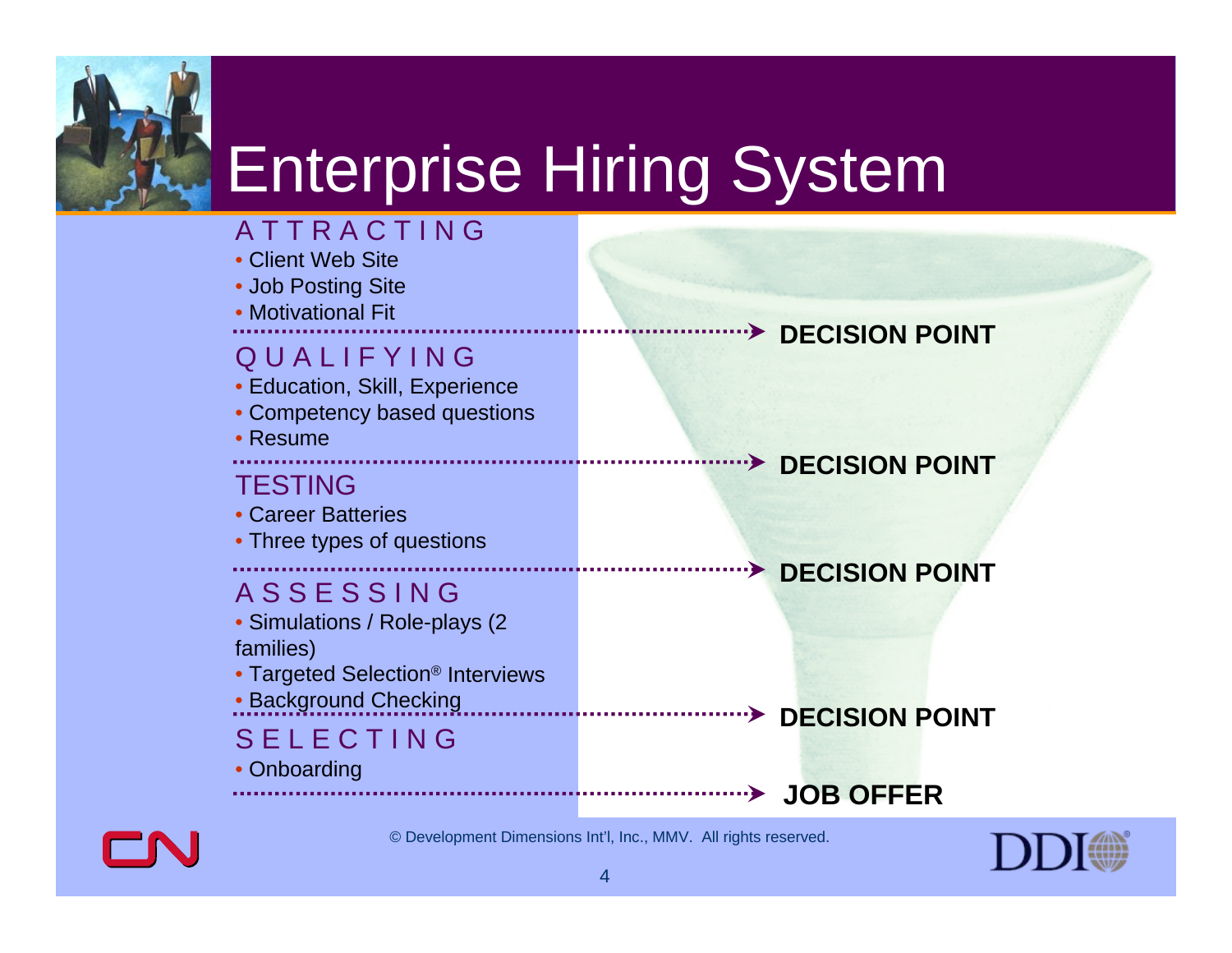## Job Analysis &<br>Content Development

- Job Analysis CN
- Content Identification DDI
- Customization of Question Content
- Testing Content 4 job families



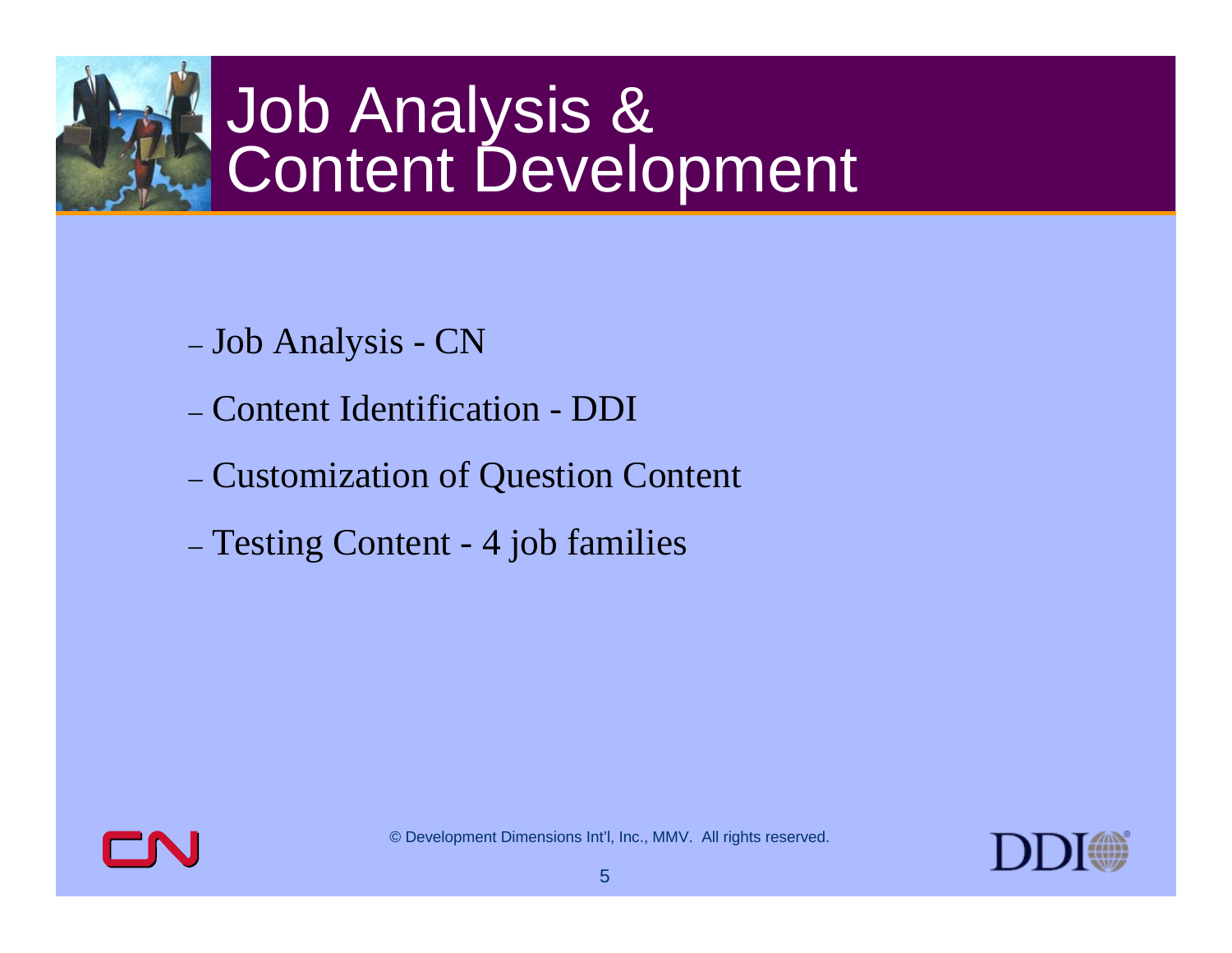

- Choose jobs by region, location, and job type
- Questions work experience, education, technical skills, minimal qualifications
- Presented in 2 languages
- Real-time scoring
- Data transfer to recruiter interface
- Motivational Fit tool



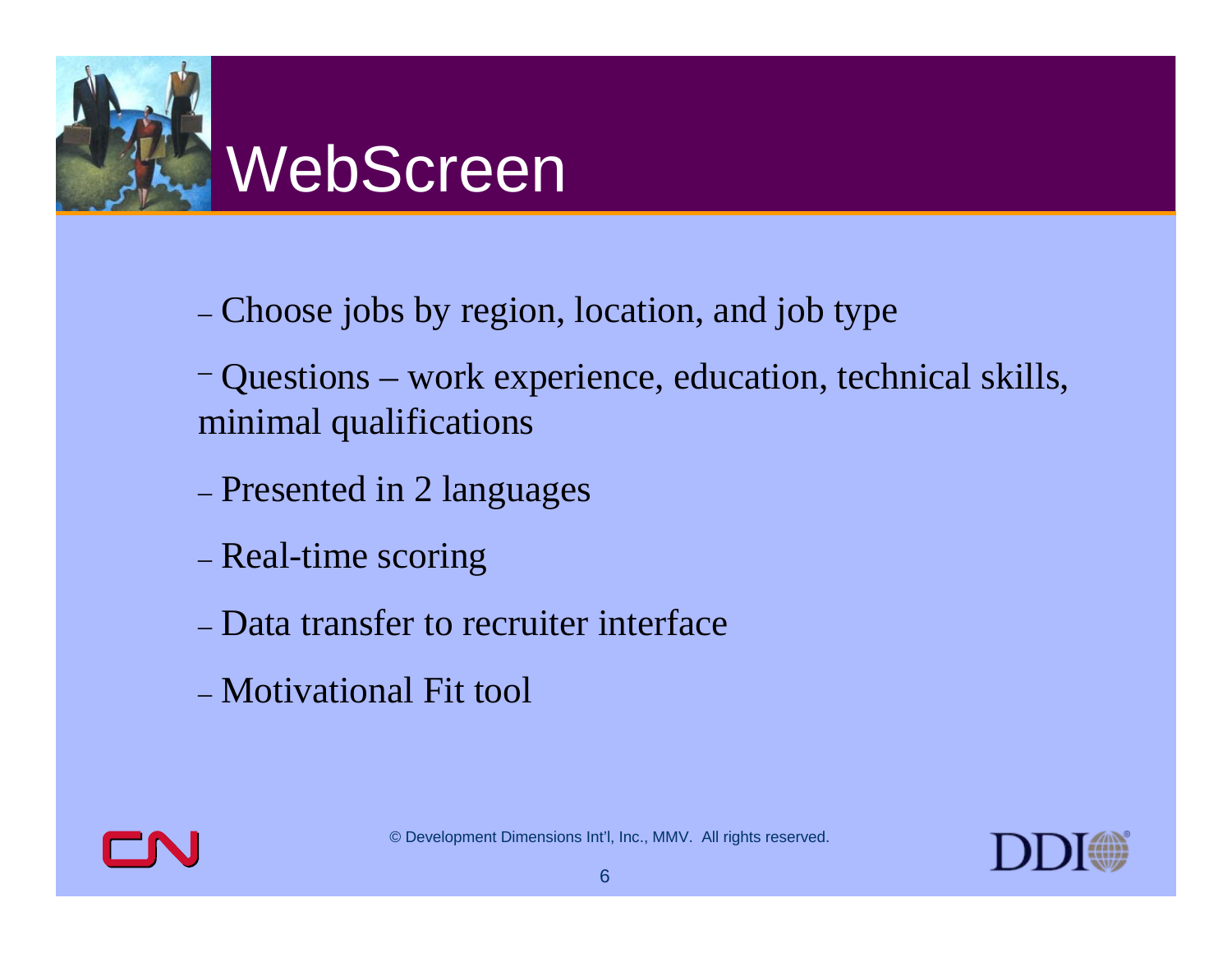### WebScreen-Find Your Perfect Job

|                                    | <b>Contact Us Search</b>                                                                                                                                                                                                                                                                                                                                                                                                              | Site Map<br><b>Francais</b> | Home                  |                                                                           |
|------------------------------------|---------------------------------------------------------------------------------------------------------------------------------------------------------------------------------------------------------------------------------------------------------------------------------------------------------------------------------------------------------------------------------------------------------------------------------------|-----------------------------|-----------------------|---------------------------------------------------------------------------|
|                                    |                                                                                                                                                                                                                                                                                                                                                                                                                                       |                             |                       | eBusiness                                                                 |
|                                    | <b>About CN</b>                                                                                                                                                                                                                                                                                                                                                                                                                       | Shipping with CN            | <b>CN Network Map</b> | <b>Username:</b><br>Password:<br><b>U</b> Login<br><b>Register * Help</b> |
| <b>News</b><br><b>Investors</b>    | <b>Community</b>                                                                                                                                                                                                                                                                                                                                                                                                                      | <b>Risk Management</b>      | <b>Careers</b>        | <b>Company Info</b>                                                       |
|                                    | Find Your Perfect Job                                                                                                                                                                                                                                                                                                                                                                                                                 |                             |                       |                                                                           |
|                                    | The job(s) in the job list match(es) the profile shown below.<br>For more details, click here.                                                                                                                                                                                                                                                                                                                                        |                             |                       | Your Job Cart                                                             |
|                                    | <b>Current Profile: Search 1</b>                                                                                                                                                                                                                                                                                                                                                                                                      |                             | Search Again          |                                                                           |
| Country:<br>Location:<br>Position: | <b>USA</b><br>Anv<br>Any                                                                                                                                                                                                                                                                                                                                                                                                              |                             |                       |                                                                           |
|                                    |                                                                                                                                                                                                                                                                                                                                                                                                                                       |                             |                       | Your Profile Cart                                                         |
| 10 Job(s) Found                    |                                                                                                                                                                                                                                                                                                                                                                                                                                       |                             | Page 1 of 1           | <b>8</b> Search 1                                                         |
|                                    | CN Conductors - Escanaba, MI June 2005                                                                                                                                                                                                                                                                                                                                                                                                |                             |                       |                                                                           |
| <b>View Details</b>                |                                                                                                                                                                                                                                                                                                                                                                                                                                       |                             | Add to Cart           |                                                                           |
|                                    | CN is looking for Conductors who will be resonsible for the safe<br>operations of trains and movement of cars in a safe and timely<br>manner that responds to the customers' needs.                                                                                                                                                                                                                                                   |                             |                       | Search Again                                                              |
|                                    | Click View Details (see link above) for more specific information<br>about this position.                                                                                                                                                                                                                                                                                                                                             |                             |                       | #=7 Subscribe to e-mail notification                                      |
|                                    | CN is a Equal Opportunity Employer<br>CN Electrician - Escanaba, MI 6/05                                                                                                                                                                                                                                                                                                                                                              |                             |                       |                                                                           |
| <b>View Details</b>                |                                                                                                                                                                                                                                                                                                                                                                                                                                       |                             | Add to Cart           |                                                                           |
|                                    | CN seeks a qualified electrician who will be rsponsible for the<br>maintenance of electrical and control system for the Escanaba<br>Ore Docks. Outdoor work is required in all seasons and in all<br>weather conditions. Work at heights involved as required.<br>System includes industrial maintenance of fixed and mobile<br>equipment, Minimal travel required, Operation of mobile<br>equipment required - loaders, bobcat, etc. |                             |                       |                                                                           |
| position.                          | Click View Details for more specific information about this                                                                                                                                                                                                                                                                                                                                                                           |                             |                       |                                                                           |
| 2005                               | CN is a Equal Opportunity Employer<br>CN Signals & Communications Maintainer - Chicago, IL June                                                                                                                                                                                                                                                                                                                                       |                             |                       |                                                                           |
| <b>View Details</b>                |                                                                                                                                                                                                                                                                                                                                                                                                                                       |                             | Add to Cart           |                                                                           |



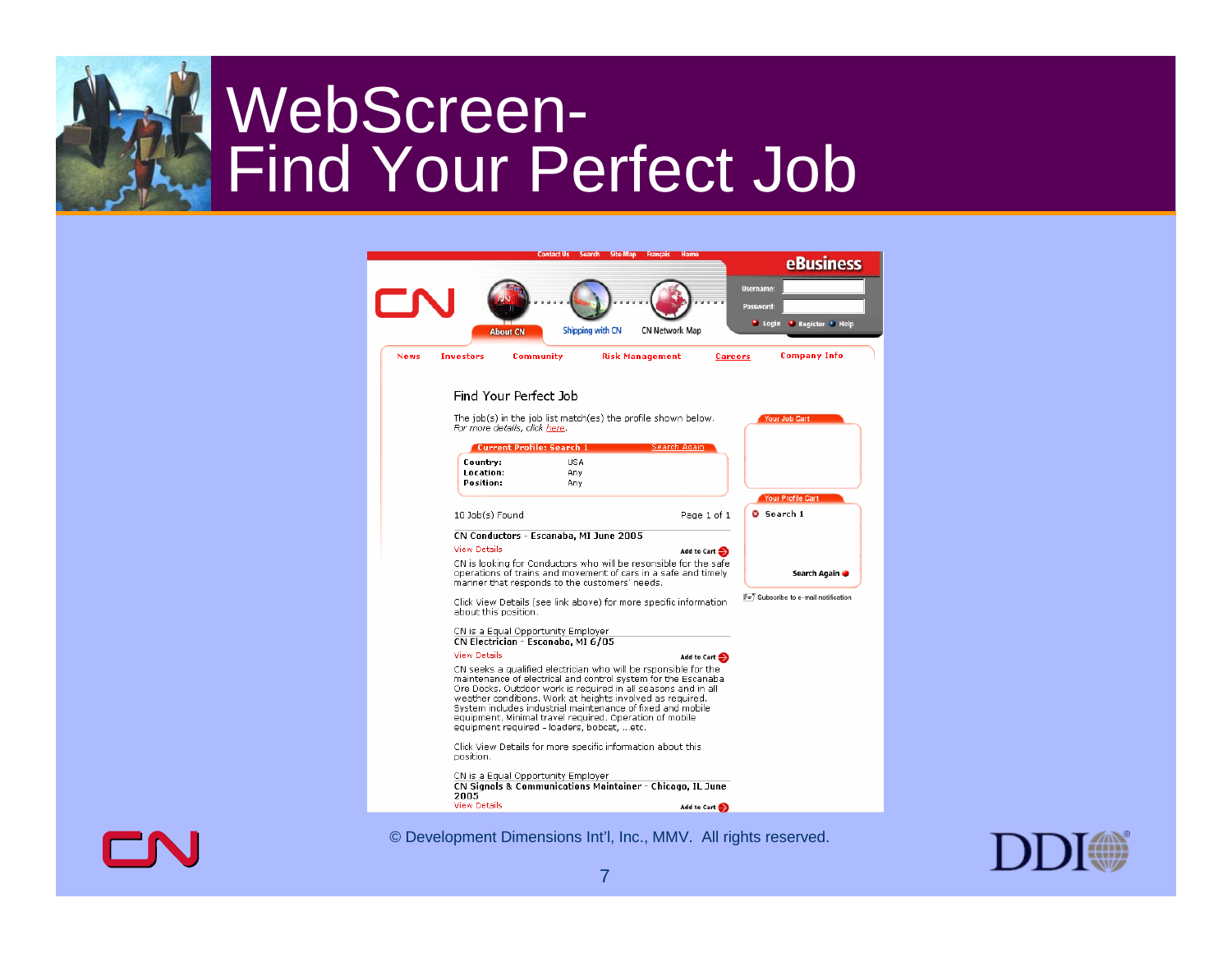





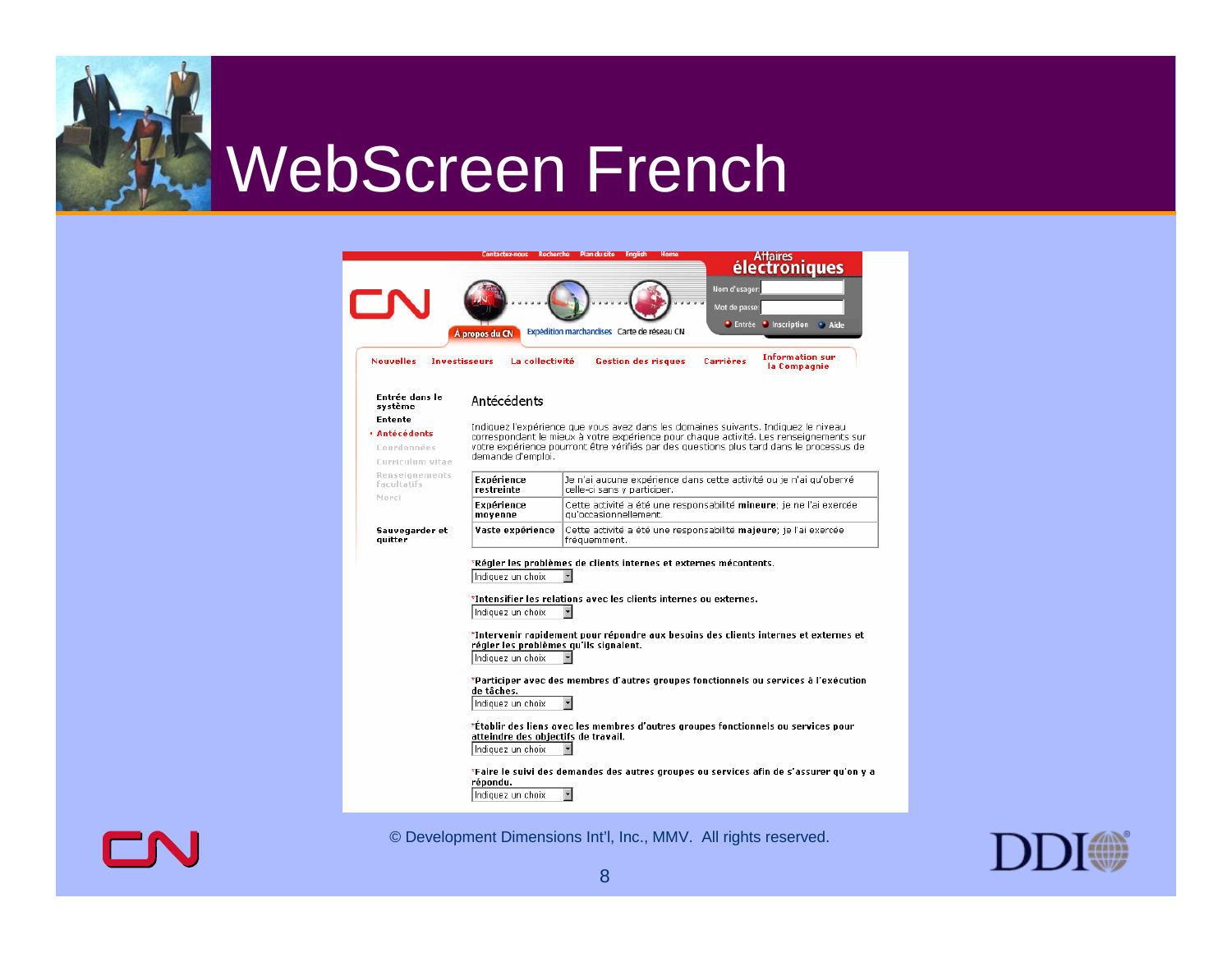# Interactive Voice Response -<br>IVR

- Mirrors WebScreen
- Remote areas; Limited internet skills
- Same data transfer
- Same scoring
- Dual languages; Caller ID



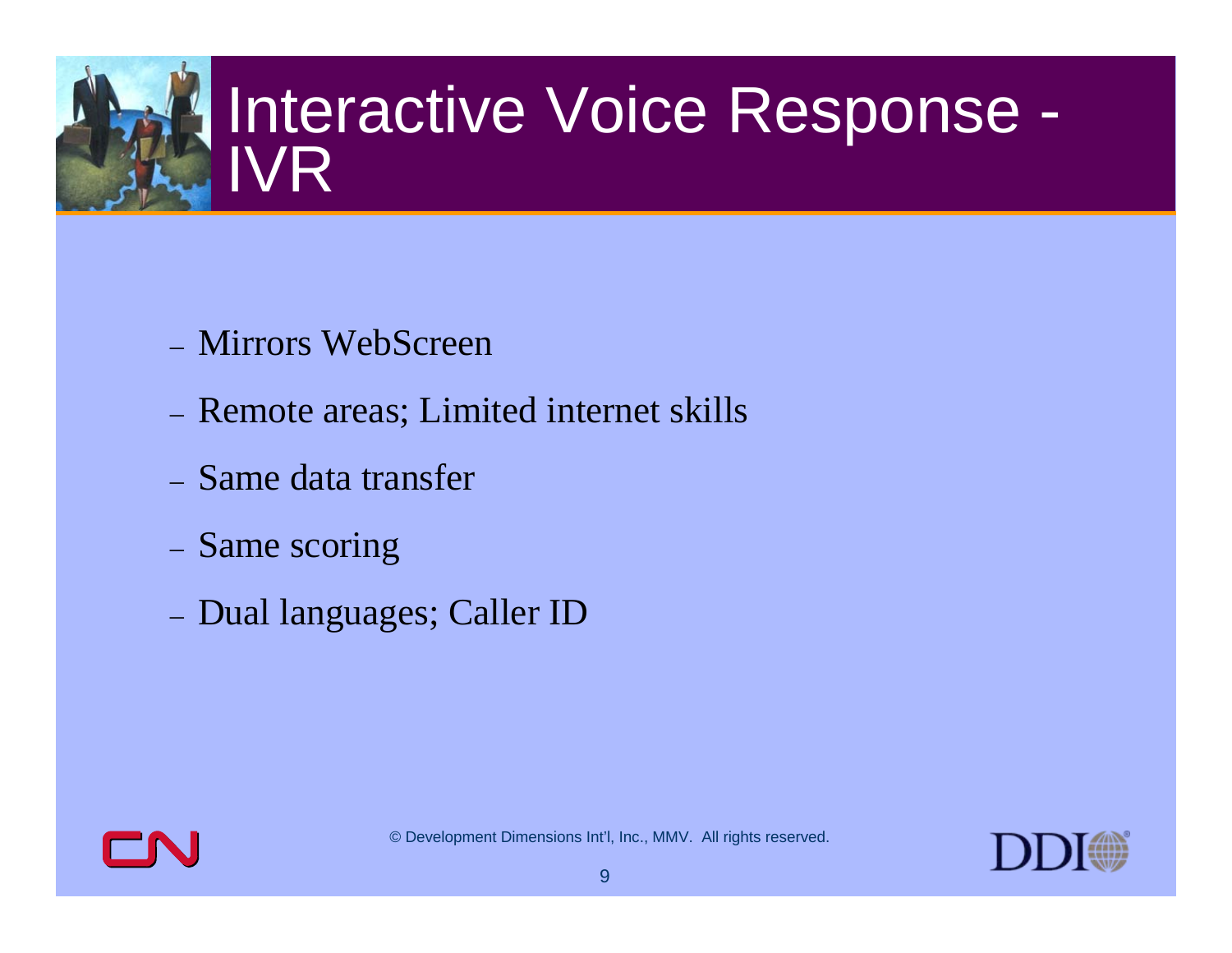## Assessment Management<br>System – Requisition Mgmt.

- Scalability
- Master Requisitions
	- Custom content  $\&$  scoring
	- Configure for location, language,  $\&$  number of hires
	- Unique questions
- Quick editing and activation of postings
- System reports



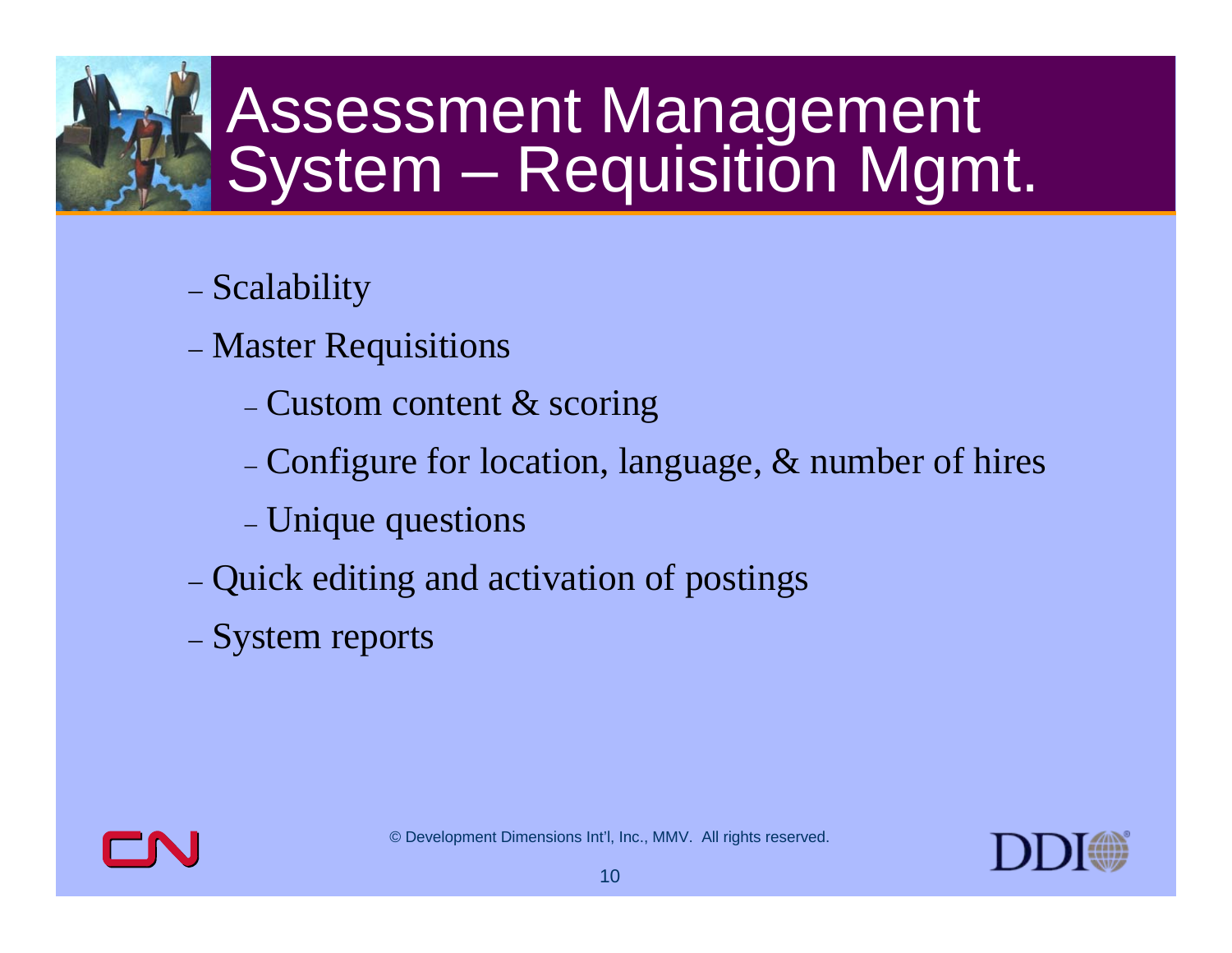## Assessment Management<br>System – Candidate Mgmt.

- Candidate Management
- Searchable Database
- Contact information
- Scores
- Resume
- Reports



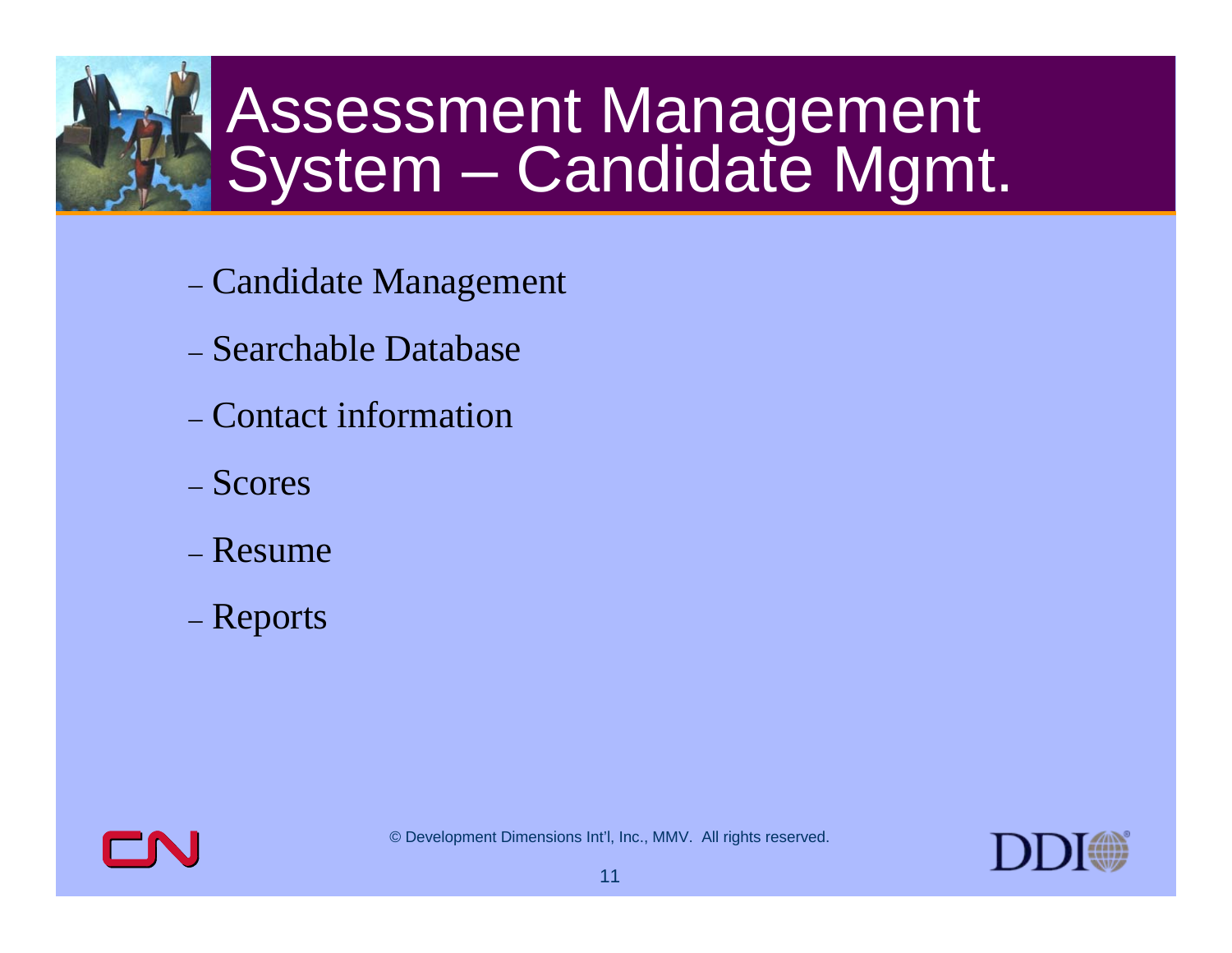## Assessment Management<br>System - Communications

- Auto Communications
- Bulk; not individual
- Pre-configured content and criteria
- Based on candidate status & events
- Customizable



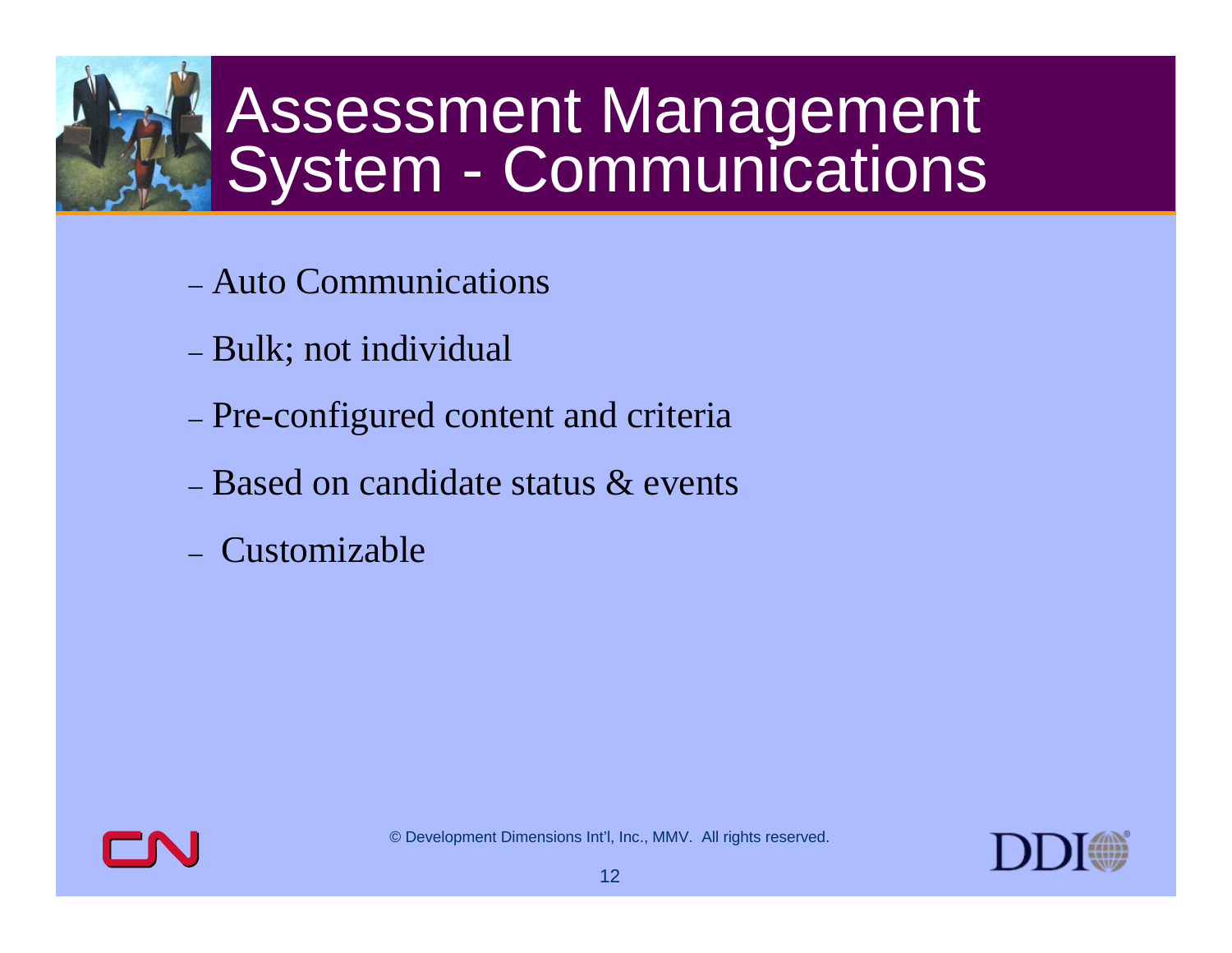### Placement General Screen - AMS

| Project: CN<br><b>User:</b> Cindy McGovern | <b>ALL</b>                                         | <b>Selection System:</b>               | ALL<br>Location:                                | $\overline{\phantom{a}}$ |
|--------------------------------------------|----------------------------------------------------|----------------------------------------|-------------------------------------------------|--------------------------|
| ADMIN                                      | <b>Description</b><br><b>Security</b><br>General   | Matching                               | Qualifications Unique ?'s Keyword List Schedule | Can:<br>Approval         |
|                                            |                                                    |                                        |                                                 |                          |
| CANDIDATE                                  | <b>Placement Requisition</b>                       |                                        |                                                 |                          |
| SCHEDULING                                 |                                                    |                                        |                                                 |                          |
| RECRUITING                                 | Placement Requisition Display Language Information |                                        |                                                 |                          |
| COMMUNICATION                              | English<br>Select Language:                        |                                        |                                                 |                          |
|                                            | Canadian English<br>English                        |                                        |                                                 |                          |
| REPORTS                                    | Placement RequisFrançais                           | [Reg#:04-0000065-7471                  | MReq#:04-0000065)                               |                          |
| <b>SREQUISITION</b>                        | <b>Requisition ID</b>                              | <b>Requisition Name</b>                |                                                 |                          |
| Master                                     | 04-0000065-7471                                    | CN Dispatch Coordinator - Edmonton, AB |                                                 |                          |
| Placement                                  | <b>Creation Date</b>                               | Status                                 | Target Hires / Hires                            |                          |
|                                            | 7/19/2004 8:09:28 AM                               | Active - No Post                       |                                                 | $\mathbf 0$              |
| Search                                     | Selection System:                                  | Career Family:                         | Responsibility Level:                           |                          |
|                                            | Coordinators and Leadhands                         | Coordinators and Leadhands             | General                                         |                          |
|                                            | Region:                                            | Location                               |                                                 |                          |
|                                            | Canada                                             | Edmonton, AB                           | Change Career/Responsibility                    |                          |
|                                            | Job Code                                           |                                        |                                                 |                          |
|                                            | 701: Dispatch Coordinator                          |                                        |                                                 |                          |
|                                            |                                                    |                                        |                                                 |                          |
|                                            | <b>Job Specifics</b>                               |                                        |                                                 |                          |
|                                            | Job Title                                          | Salary                                 | Dept. Number                                    |                          |
|                                            | Dispatch Coordinator                               |                                        |                                                 |                          |
|                                            | Employee Class                                     | Shift                                  | Position Class                                  |                          |
|                                            | Regular Full Time                                  | First Shift                            | Full Time                                       |                          |
|                                            | Renlacement/Addition                               | Person Replaced                        |                                                 |                          |

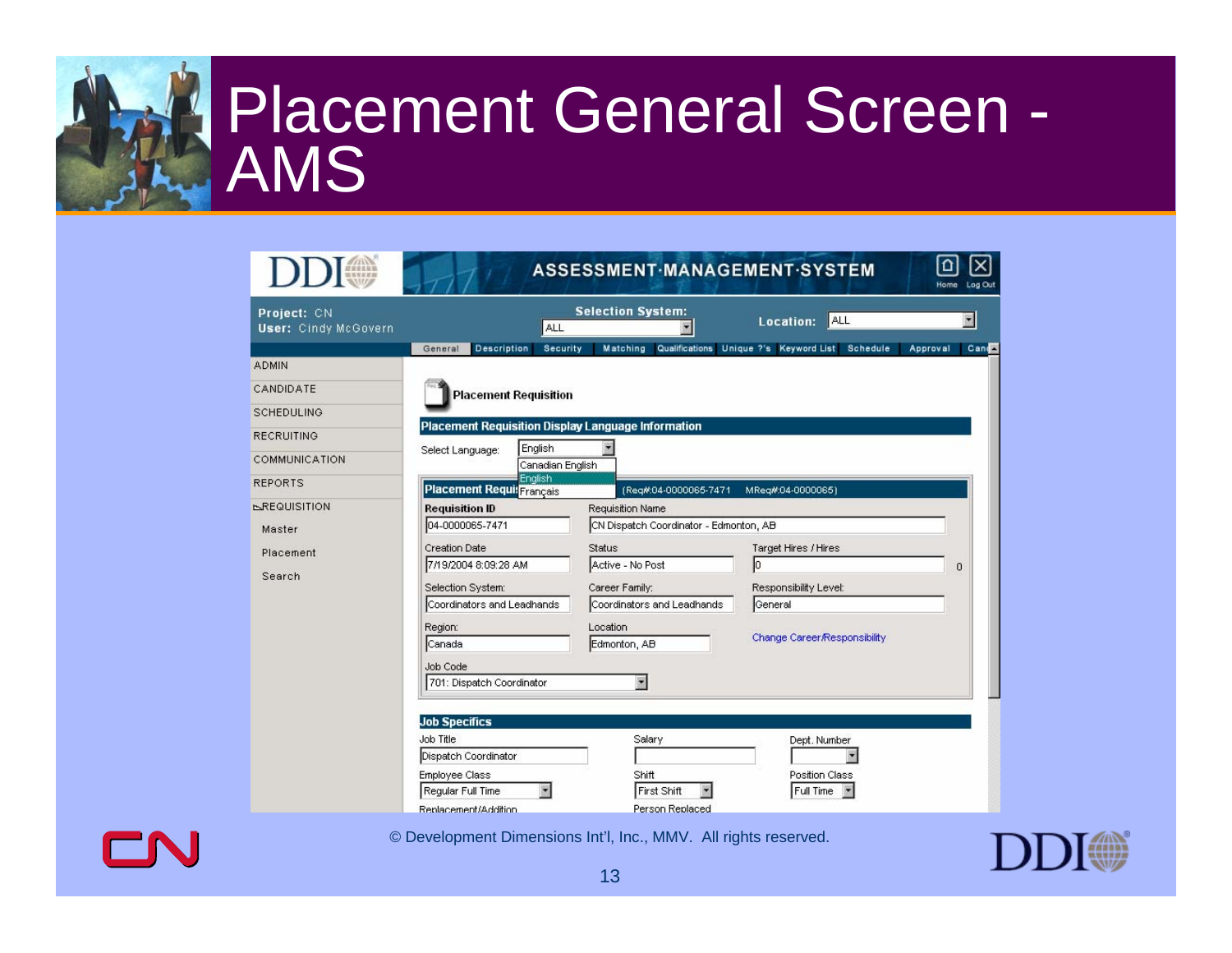

|                                            |                                                                                                                               | ASSESSMENT MANAGEMENT SYSTEM                               |                     |                     | Log Out<br>Home |
|--------------------------------------------|-------------------------------------------------------------------------------------------------------------------------------|------------------------------------------------------------|---------------------|---------------------|-----------------|
| Project: CN<br><b>User:</b> Cindy McGovern | ALL                                                                                                                           | <b>Selection System:</b>                                   | Location:           | ALL                 | ×               |
| <b>ADMIN</b>                               | <b>Search Candidates</b>                                                                                                      |                                                            |                     |                     |                 |
| <b>SCANDIDATE</b>                          | <b>Save/Open Query</b>                                                                                                        |                                                            |                     |                     |                 |
| Search                                     | To save this query, type a name in the Query Name box. Open an existing query by selecting it from the list of saved queries. |                                                            |                     |                     |                 |
| Add New                                    | <b>Saved Queries</b>                                                                                                          |                                                            | Query Name          |                     |                 |
| SCHEDULING                                 | General                                                                                                                       |                                                            |                     |                     |                 |
| RECRUITING                                 | Candidate ID                                                                                                                  | Last Name                                                  | <b>First Name</b>   |                     |                 |
| COMMUNICATION                              |                                                                                                                               |                                                            |                     |                     |                 |
| <b>REPORTS</b>                             | Selection System<br>$\overline{\mathbf{r}}$                                                                                   | Status                                                     |                     | Availability Status |                 |
| REQUISITION                                | <b>Current Decision Point</b><br><b>Sourcing</b>                                                                              | Entry Date Range (mm/dd/yyyy)<br>to                        |                     |                     |                 |
|                                            | Source Type<br>Candidate Source                                                                                               |                                                            | Source Other        |                     |                 |
|                                            |                                                                                                                               |                                                            |                     |                     |                 |
|                                            | <b>Candidate Scoring</b>                                                                                                      |                                                            |                     |                     |                 |
|                                            | Selection System                                                                                                              |                                                            |                     |                     |                 |
|                                            | <b>Decision Point</b><br>키                                                                                                    | Search Operator<br>$\overline{\phantom{a}}$<br>$EQUALS(=)$ | Date Range<br>Score | to                  |                 |
|                                            | <b>Requisition</b>                                                                                                            |                                                            |                     |                     |                 |
|                                            | Requisition ID                                                                                                                | <b>Requisition Name</b>                                    | Job Title           |                     |                 |



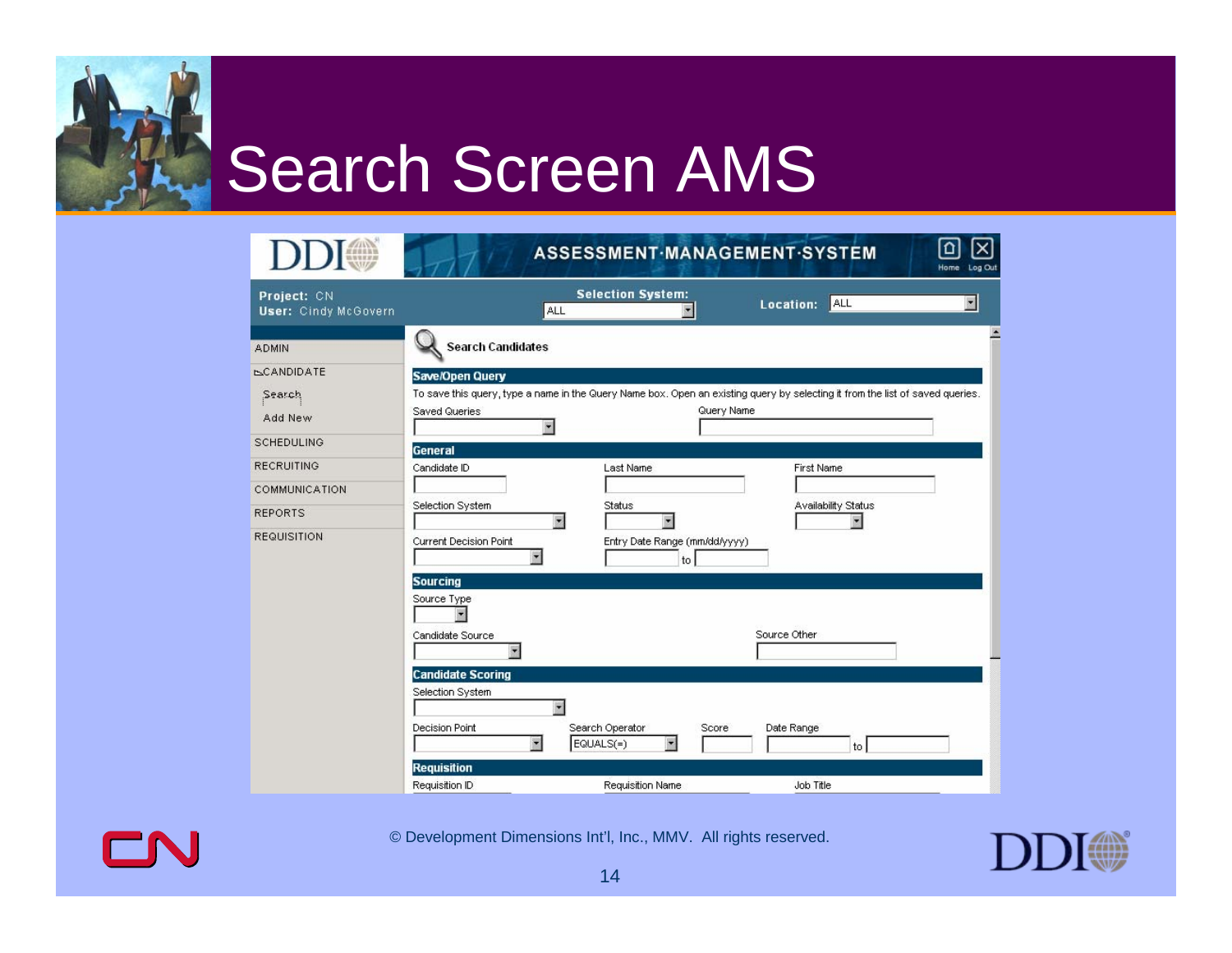## Candidate Scores Page -

|                                            |                                                                                             | ASSESSMENT-MANAGEMENT-SYSTEM                                |                                      |                         | Log Out<br>Home            |
|--------------------------------------------|---------------------------------------------------------------------------------------------|-------------------------------------------------------------|--------------------------------------|-------------------------|----------------------------|
| Project: CN<br><b>User: Cindy McGovern</b> | <b>ALL</b>                                                                                  | <b>Selection System:</b>                                    |                                      | <b>ALL</b><br>Location: | $\blacktriangledown$       |
| <b>ADMIN</b>                               | Candidate: testperson, testperson                                                           | General<br>Portfolio                                        | Documents<br><b>Scores</b>           | History                 | Schedule<br><b>Reports</b> |
| <b>LCANDIDATE</b><br>Search                | Choose Requisition:<br>(Removed - Level II) CN Track Maintainer - Toronto, ON *             |                                                             |                                      |                         |                            |
| Add New                                    | Requisition: CN Track Maintainer - Toronto, ON (04-0000035-5646)<br>View Requisition        |                                                             |                                      |                         |                            |
| SCHEDULING                                 | Selection System: Entry Level                                                               |                                                             | Primary Contact: K                   |                         |                            |
| <b>RECRUITING</b>                          | Location: Toronto                                                                           |                                                             | Requisition Status: Active - No Post |                         |                            |
| COMMUNICATION                              |                                                                                             |                                                             |                                      |                         |                            |
| <b>REPORTS</b>                             |                                                                                             | Click on the Icon to Jump to the Appropriate Decision Point |                                      |                         |                            |
| <b>REQUISITION</b>                         |                                                                                             |                                                             |                                      |                         |                            |
|                                            | <b>Decision Point: Webscreen</b><br>Overall Band: D                                         |                                                             | Date: 5/3/2005                       |                         |                            |
|                                            | Instruments:<br><b>Qualifications</b><br>Comments:                                          | Score:                                                      | <b>Band:</b><br>lD.                  |                         | Date:<br>5/3/2005          |
|                                            |                                                                                             |                                                             | 뙨<br>W                               |                         |                            |
|                                            | <b>Decision Point: IVR</b><br><b>Overall Band:</b>                                          |                                                             | Date:                                |                         |                            |
|                                            | Instruments:<br><b>IVR</b> System<br><b>Comments:</b>                                       | Score:                                                      | Band:                                |                         | Date:                      |
|                                            |                                                                                             |                                                             | ä.<br>W                              |                         |                            |
|                                            | <b>Decision Point: Recruiter Review</b><br>$\overline{\phantom{a}}$<br><b>Overall Band:</b> |                                                             | Date:                                |                         |                            |
|                                            | Instruments:<br><b>Recruiter Review</b><br><b>Comments:</b>                                 | Score:                                                      | <b>Band:</b>                         |                         | Date:                      |
|                                            |                                                                                             |                                                             |                                      |                         |                            |



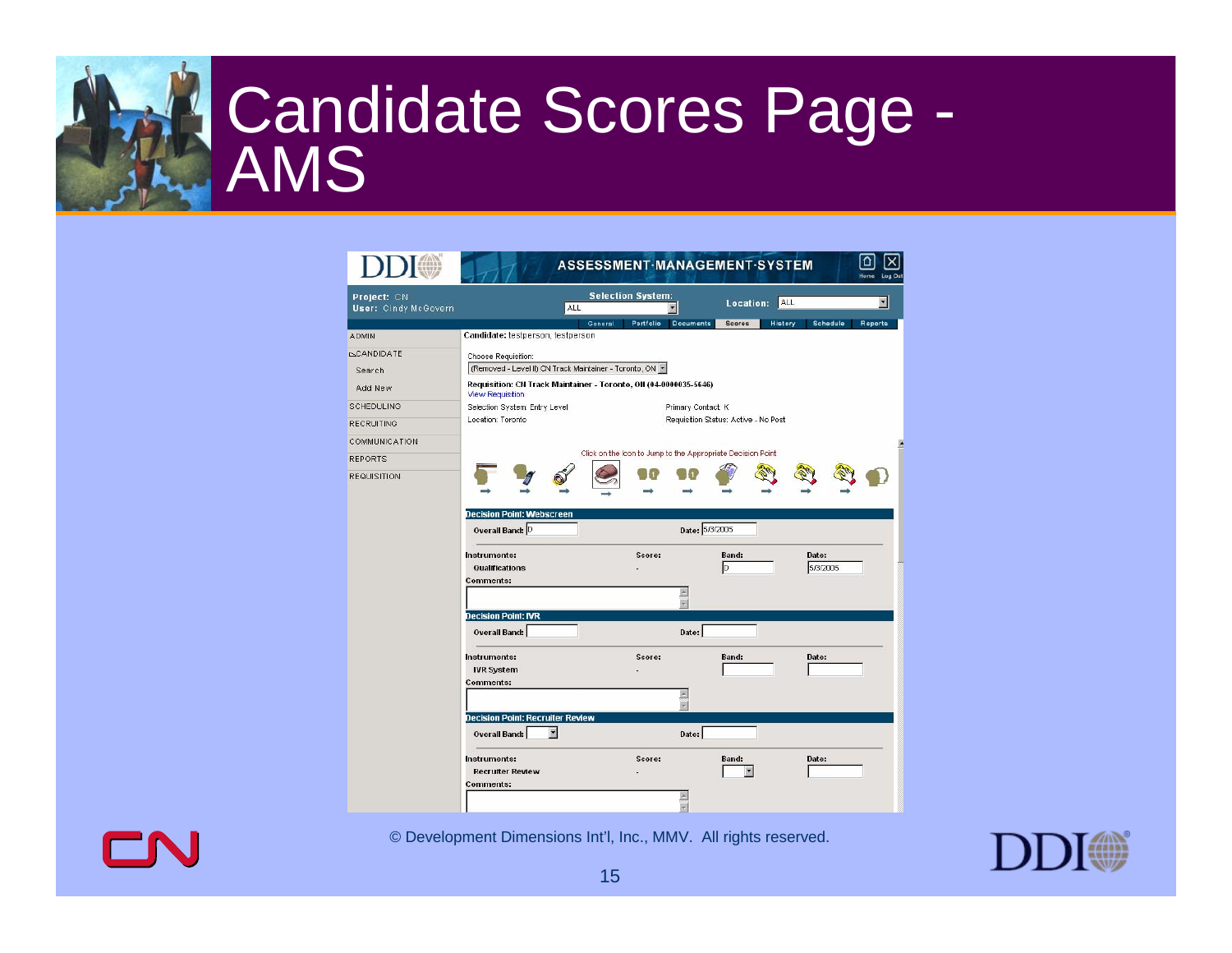

- Higher volume job families
- Reduce candidate pool
- Available remotely or in proctored sessions
- Validation



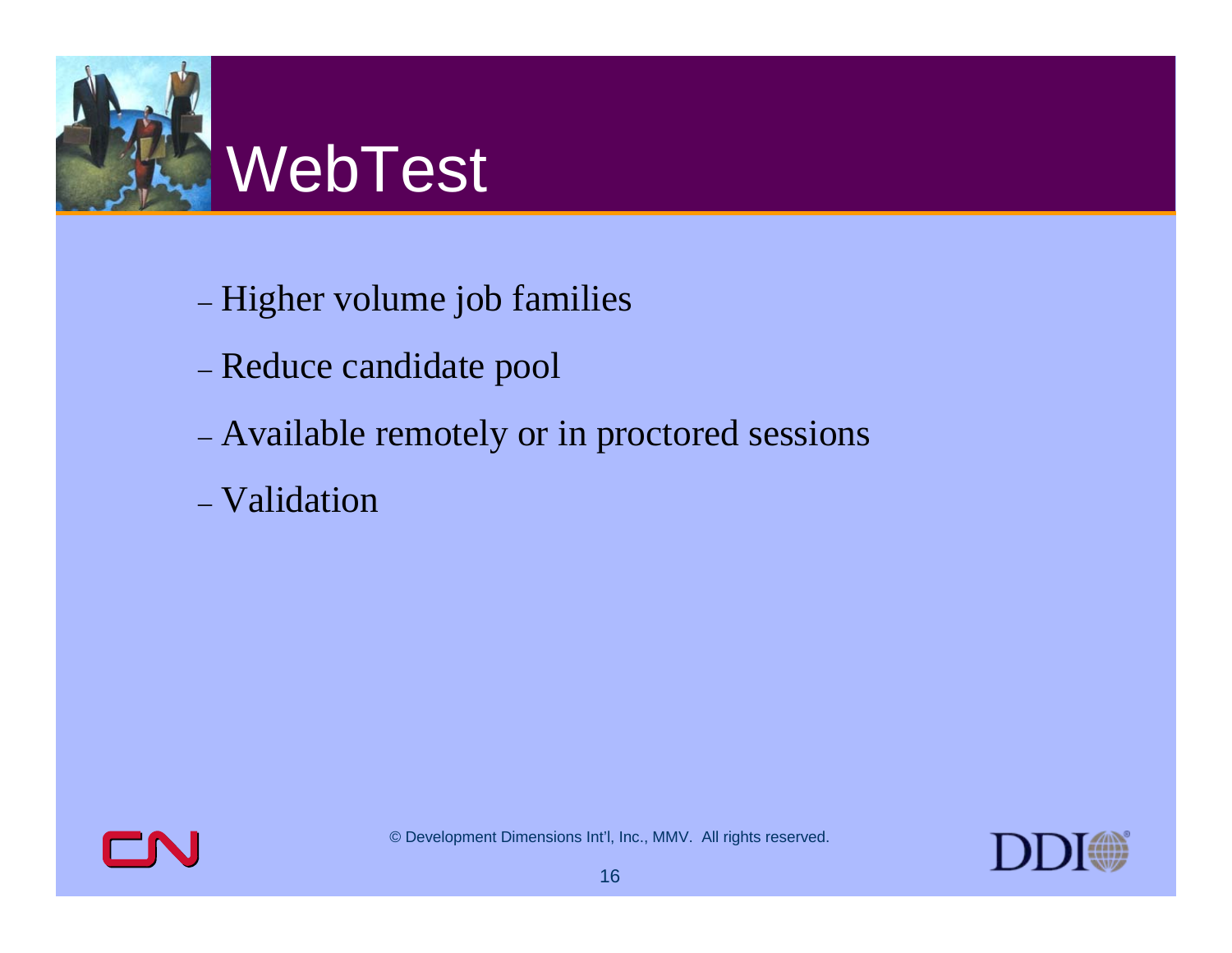

- Work Related Judgment
- Work Style and Disposition
- Background Experience



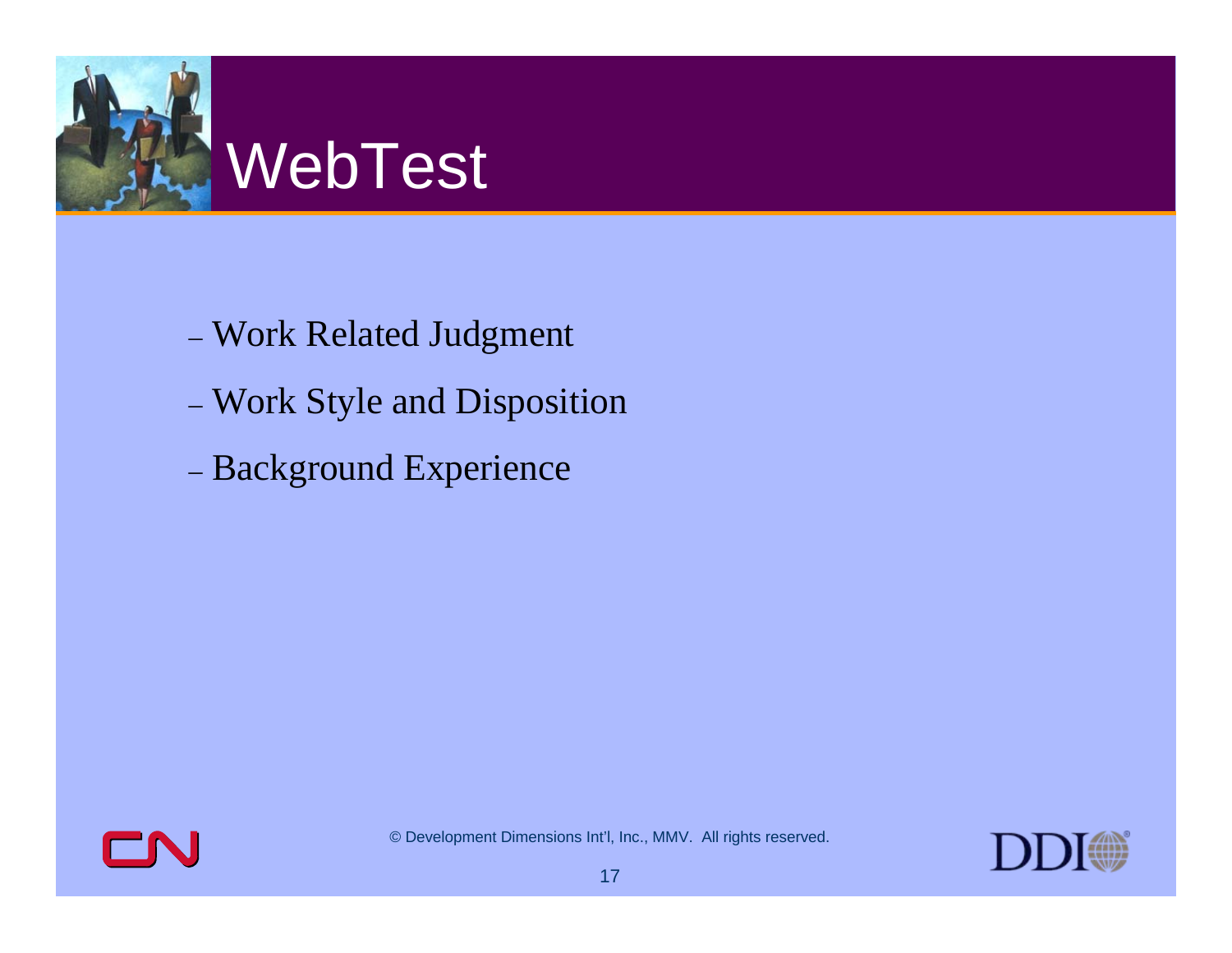

 Candidate Reports –Profile Report –Response Report –System Reports –EEO Report –Recruiter Reports



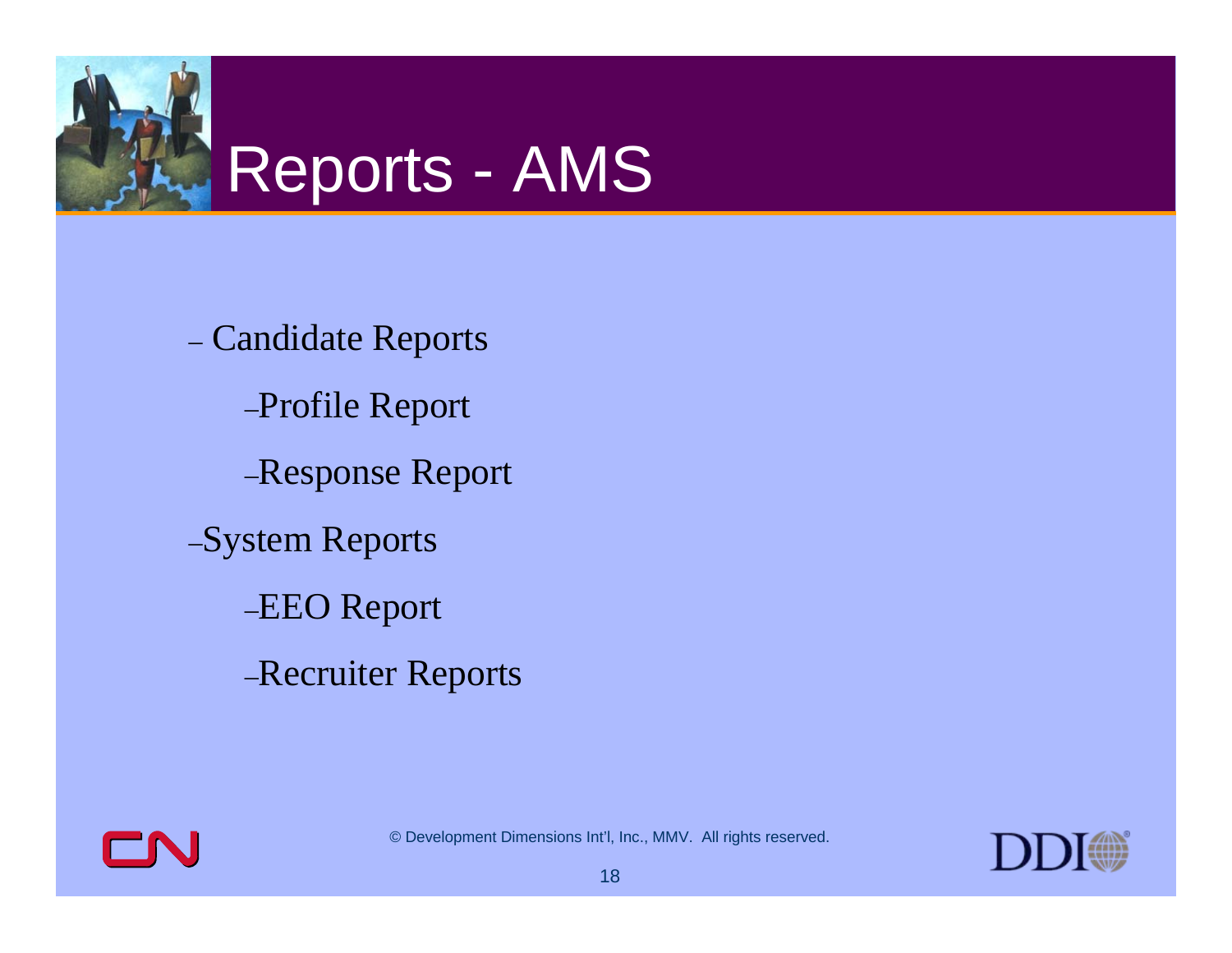

### **Highlights**

- Scalable--more job families and more jobs
- Prioritize candidate pool
- Scoring is configurable
- Manage across countries and languages
- Reports satisfy EEO/Equity requirements
- Consistency satisfies Union concerns